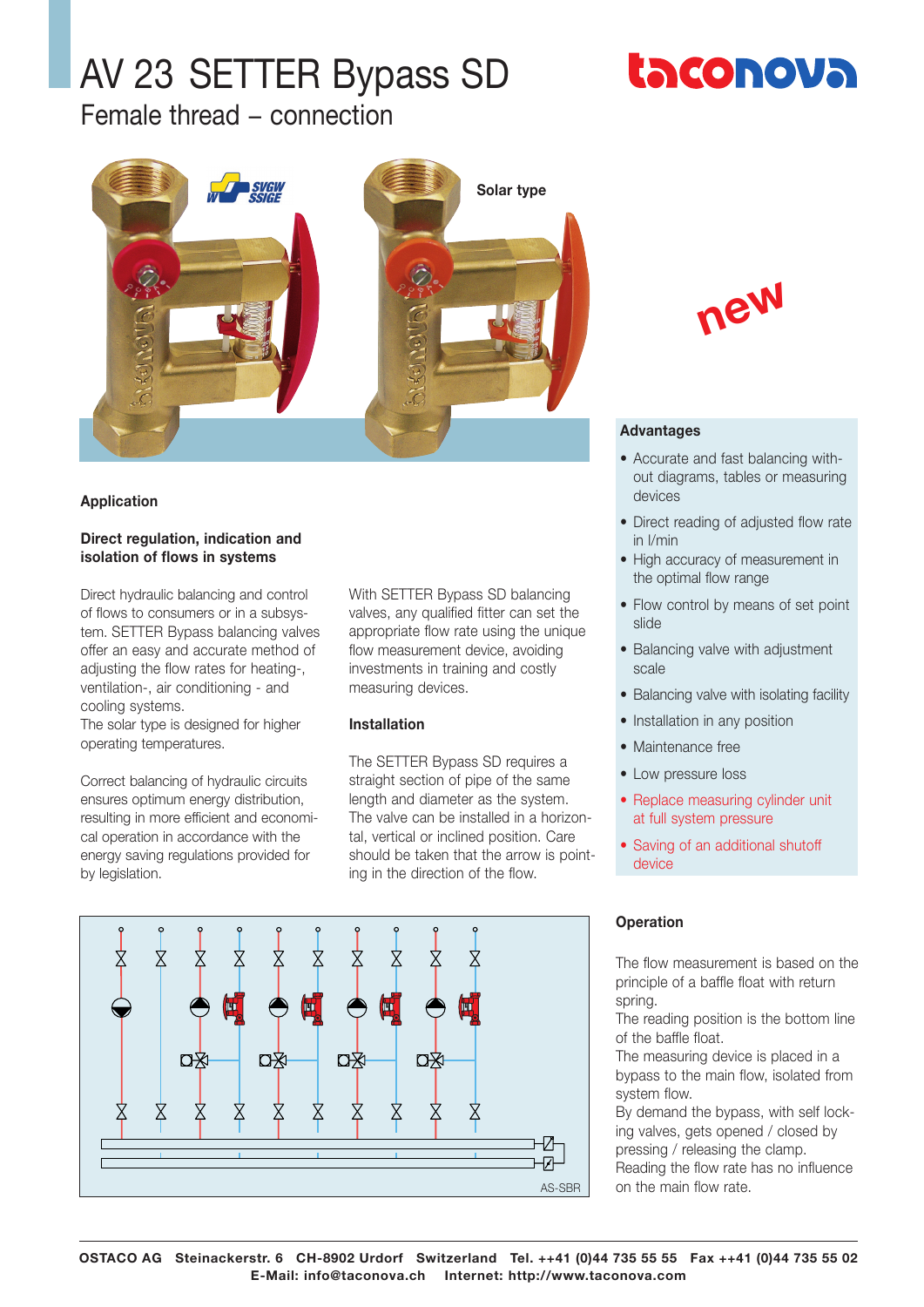Female thread − connection

#### **Specification text**

Regulating and stop valve with direct indication of the set flow rate in l/min. Automatic isolating bypass with gauge and indicator running parallel to the main flow rate.

Gauge with baffle float and return spring. Measured values can be set and read directly at the sight glass without tables, diagrams or measuring devices. Low pressure loss.

#### **Technical data**

kvs value and measurement range see "Valve Program".

Housing material: brass

Inside materials: stainless steel, brass, plastic

Sight glass material: heat- and impact resistant plastic

Seals material: EPDM

Female thread to DIN 2999 / ISO 7.

#### *Setter Bypass SD*

Max. operating temperature 100 °C Max. operating pressure: 10 bar Measuring accuracy:

- Measurement range 20 to 80%  $= \pm 5\%$  of the indicated value
- Measurement range up to 20% and over 80%

 $= \pm 10\%$  of the indicated value

# *Setter Bypass SD SOLAR*

Max. operating parameters see following page: pressure temperature curve Measuring accuracy:

- Measurement range 0% to 25%  $= \pm 20\%$  of the indicated value
- Measurement range 25 to 100%  $= \pm 10\%$  of the indicated value

## **Fluids**

- Heating water
- Cooling water
- Potable water (SETTER Bypass SD with SVGW-certificate)
- Water and proprietary additives used against corrosion and freezing (see document "Correction curves")

# **Male thread connections type**

(see separate data sheet)

#### **Valve program for SETTER Bypass SD**

| Code No.     | <b>DN</b> | Rp x Rp                                     | <b>Measurement range</b> | $kvs$ (m $3/h$ ) |
|--------------|-----------|---------------------------------------------|--------------------------|------------------|
| 223.2262.000 | 15        | $\frac{1}{2}$ x $\frac{1}{2}$ $\frac{1}{2}$ | $2 - 8$ (I/min)          | 1.95             |
| 223.2360.000 | 20        | $3/4$ " $\times$ $3/4$ "                    | $4 - 15$ (I/min)         | 3.3              |
| 223.2362.000 | 20        | $3/4$ " $\times$ $3/4$ "                    | $8 - 30$ (I/min)         | 5.0              |
| 223.2460.000 | 25        | $1" \times 1"$                              | $6 - 20$ (I/min)         | 5.1              |
| 223.2461.000 | 25        | $1" \times 1"$                              | $10 - 40$ (l/min)        | 8.1              |
| 223.2561.000 | 32        | $1\frac{1}{4}$ " x $1\frac{1}{4}$ "         | $20 - 70$ (l/min)        | 17.0             |
| 223.2661.000 | 40        | $1\frac{1}{2}$ " x $1\frac{1}{2}$ "         | $30 - 120$ (l/min)       | 30.0             |
| 223.2861.000 | 50        | $2'' \times 2''$                            | $50 - 200$ (l/min)       | 54.0             |

#### **Valve program for SETTER Bypass SD SOLAR**

| Code No.     | DN | Rp x Rp                  | <b>Measurement range</b>  | $kvs$ (m <sup>3</sup> /h) |
|--------------|----|--------------------------|---------------------------|---------------------------|
| 223.2380.000 | 20 | $3/4$ " $\times$ $3/4$ " | $2 - 12$ ( <i>l/min</i> ) | $2.2^{\circ}$             |
| 223.2381.000 | 20 | $3/4$ " $\times$ $3/4$ " | $8 - 20$ (I/min)          | 5.0                       |
| 223.2482.000 | 25 | $1" \times 1"$           | $10 - 40$ (I/min)         | 8.1                       |

# **Dimensions table**

| Code No.             | <b>DN</b> | A   | B  | C  | D  | <b>SW</b> | <b>Rp</b>        |
|----------------------|-----------|-----|----|----|----|-----------|------------------|
| 223.2262.000         | 15        | 142 | 39 | 46 | 79 | 34        | $\frac{1}{2}$ "  |
| 223.2360.000         | 20        | 129 | 39 | 46 | 79 | 34        | $3/4$ "          |
| 223.2362.000         | 20        | 129 | 39 | 46 | 79 | 34        | $3/4$ "          |
| 223.2460.000         | 25        | 152 | 47 | 58 | 82 | 41        | 4 "              |
| 223.2461.000         | 25        | 152 | 47 | 58 | 82 | 41        | 1"               |
| 223.2561.000         | 32        | 161 | 56 | 65 | 84 | 49        | $1\frac{1}{4}$ " |
| 223.2661.000         | 40        | 173 | 64 | 79 | 90 | 59        | $1\frac{1}{2}$   |
| 223.2861.000         | 50        | 197 | 76 | 91 | 97 | 70        | 2"               |
| 223.2380.000 (Solar) | 20        | 129 | 39 | 46 | 79 | 34        | $3/4$ "          |
| 223.2381.000 (Solar) | 20        | 129 | 39 | 46 | 79 | 34        | $3/4$ "          |
| 223.2482.000 (Solar) | 25        | 152 | 47 | 58 | 82 | 41        | 1"               |



**OSTACO AG Steinackerstr. 6 CH-8902 Urdorf Switzerland Tel. ++41 (0)44 735 55 55 Fax ++41 (0)44 735 55 02 E-Mail: info@taconova.ch Internet: http://www.taconova.com**

| taconova |  |  |
|----------|--|--|
|----------|--|--|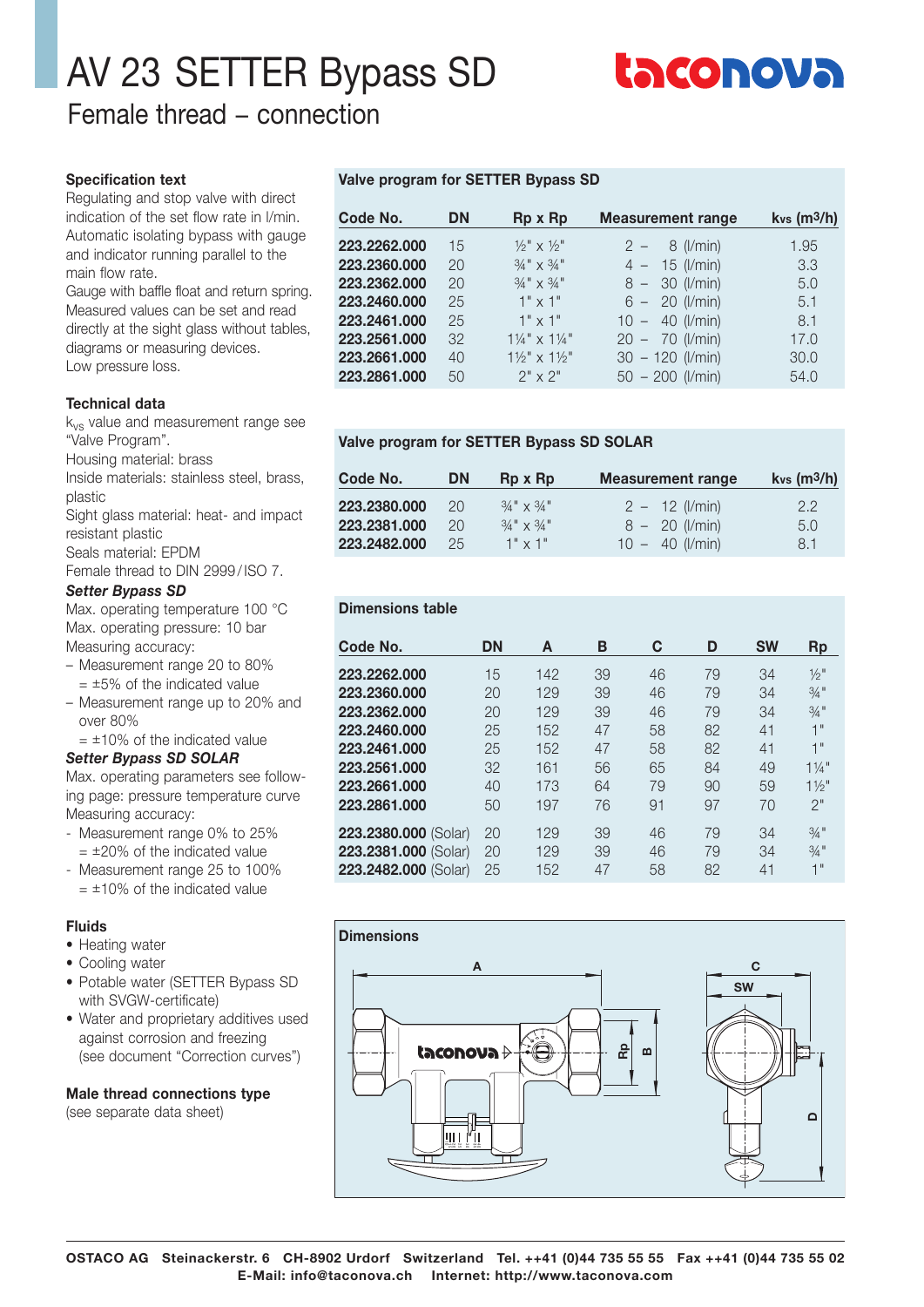

Female thread – connection

Pressure-temperature curve for **SETTER Bypass SD SOLAR** 



#### **Accessories**



#### AX 96 Isolation box made of EPS/PPE, Max. operating temperature 95°C

| Code No.     | <b>Fits to Setter Bypass SD</b> |  |  |
|--------------|---------------------------------|--|--|
| 296.2321.003 | DN 15 and DN 20                 |  |  |
| 296.2322.003 | DN 25                           |  |  |
| 296.2323.003 | DN 32                           |  |  |

Version I/min

 $2 - 8$ 

 $4 - 15$ 

 $8 - 30$ 

 $6 - 20$ 

 $10 - 40$ 

 $20 - 70$ 

 $30 - 120$ 

 $50 - 200$ 

 $2 - 12$ 

 $8 - 20$ 

 $10 - 40$ 

#### AY 98 Bypass SD spare part kit

Code No.

298.2333.020

298.2334.020

298.2335.020

298.2342.020

298.2343.020

298.2352.020

298.2362.020

298.2382.020

298.2336.020

298.2337.020

298.2344.020

|  | 7 |  |  |
|--|---|--|--|
|  |   |  |  |

#### **Diagrams SETTER Bypass SD**







**Fits to** 

223.2262.000

223.2360.000

223.2362.000

223.2460.000

223.2461.000

223.2561.000

223.2661.000

223.2861.000

(Solar) 223.2380.000

(Solar) 223.2381.000

(Solar) 223.2482.000

 $P/u$ 

 $\mathbf{1}$ 

 $\mathbf{1}$ 

 $\overline{1}$ 

 $\mathbf{1}$ 

 $\mathbf{1}$ 

 $\overline{1}$ 

 $\overline{\phantom{a}}$ 

1

 $\overline{1}$ 

 $\mathbf{1}$ 

 $\mathbf{1}$ 

Continuation see next page.

OSTACO AG Steinackerstr. 6 CH-8902 Urdorf Switzerland Tel. ++41 (0)44 735 55 55 Fax ++41 (0)44 735 55 02 E-Mail: info@taconova.ch Internet: http://www.taconova.com